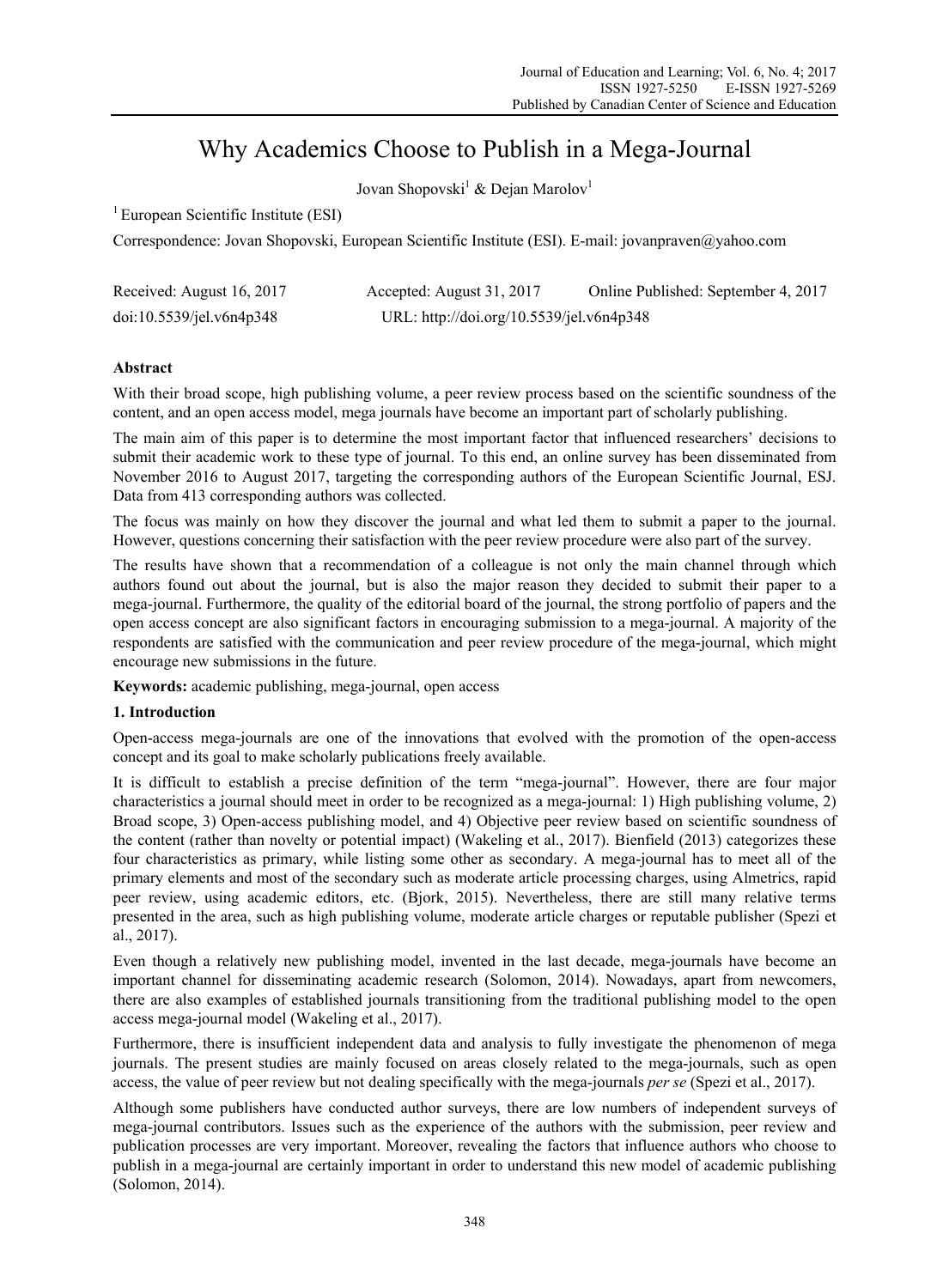To that end, we conducted a survey that targets the corresponding authors of one of the mega-journals. It is hoped that this will enrich the academic literature and create an understanding of how authors come to know about the mega-journals, the most important factor that prompts them to submit their paper to the journal, as well as their satisfaction with the peer review procedure and potential return rate, which may encourage the progress and further development of the mega-journals.

## **2. Methodology**

# *2.1 Sample*

We have decided to select the European Scientific Journal, ESJ mainly because we are involved in and closely familiar with its publication practices and procedures. The peer review procedure of this journal is beyond question. Every single paper submitted to the journal undergoes a formal peer review procedure. More than one reviewer examines most of the papers. Moreover, ESJ publishes a high number of papers in every academic discipline, promoting the gold open-access model. Finally, the recent metrics of Google Scholar have also revealed a considerable citation impact and progress of the journal (Note 1).

The sample for the survey consisted of corresponding authors who successfully published their papers in the European Scientific Journal, ESJ. The main focus was on those who published their papers in the period when the survey was active, i.e., from November 2016 to August 2017. However, dissemination of the survey to the authors was through the journal's official email address and was available during the communication with other authors as well. To that end, the exact response rate cannot be determined, neither was the exact year of authors' publications checked. In any case, there were no substantial changes in the ESJ's peer review procedure, neither has the amount of the publications fee been changed. However, there has been progress in the list of editorial members, the number of articles over the years and the visibility of the journal.

## *2.2 Survey*

In order to maximize the number of responses we have rationalized the design of the survey. General data were required from the respondents such as name, surname and university affiliation. These data were obligatory and we were familiar with the identity of the respondents. Moreover, the second question in the survey allowed the respondents to pick one of the options on how they found out about the European Scientific Journal, ESJ. The third question and a main goal of the study, was to disclose the principal reason they decided to submit their paper to the journal. In both questions, several options were offered with only one to be chosen. A graph category "other" was also left in the end. Multiple answers were not allowed in order to keep the focus on the main factor that influenced the decision to submit a paper to this mega-journal.

In addition, the authors were asked to evaluate their communication with the editorial office and their satisfaction with the journal's peer review procedure.

Reminder to the authors to complete the survey was not sent.

In order to collect the answers, Survey Monkey software was used. The link between the survey and the invitation was included in the announcement sent to the authors, as a notification that their paper had been successfully published. This highlighted that completing the survey would take 8 minutes of their time.

Responses from 413 ESJ's corresponding authors were collected.

## **3. Results**

The ESJ editorial office for the purpose of the study provided the contacts of the corresponding authors. They were contacted directly through their email addresses. Moreover, a link to the survey, with an invitation, was available in the acceptance letter, sent by the editorial office.

As mentioned earlier, at the beginning of the survey authors were asked to reveal their personal data such as name, surname, university and email address, which was mandatory.

Furthermore, they were asked how they came to know about the European Scientific Journal, ESJ. The intention was to collect data and identify the most usual way through which authors find out about the mega-journal and potentially to reveal how mega-journals have become a popular choice for scholarly publication, as they are nowadays.

Even though this question was not mandatory, only one of the respondents failed to answer it. Undoubtedly, the recommendation of a colleague is the most common way through which authors discover the mega-journal. In the case of the European Scientific Journal, ESJ. 64.56% (266) of the respondents selected this response.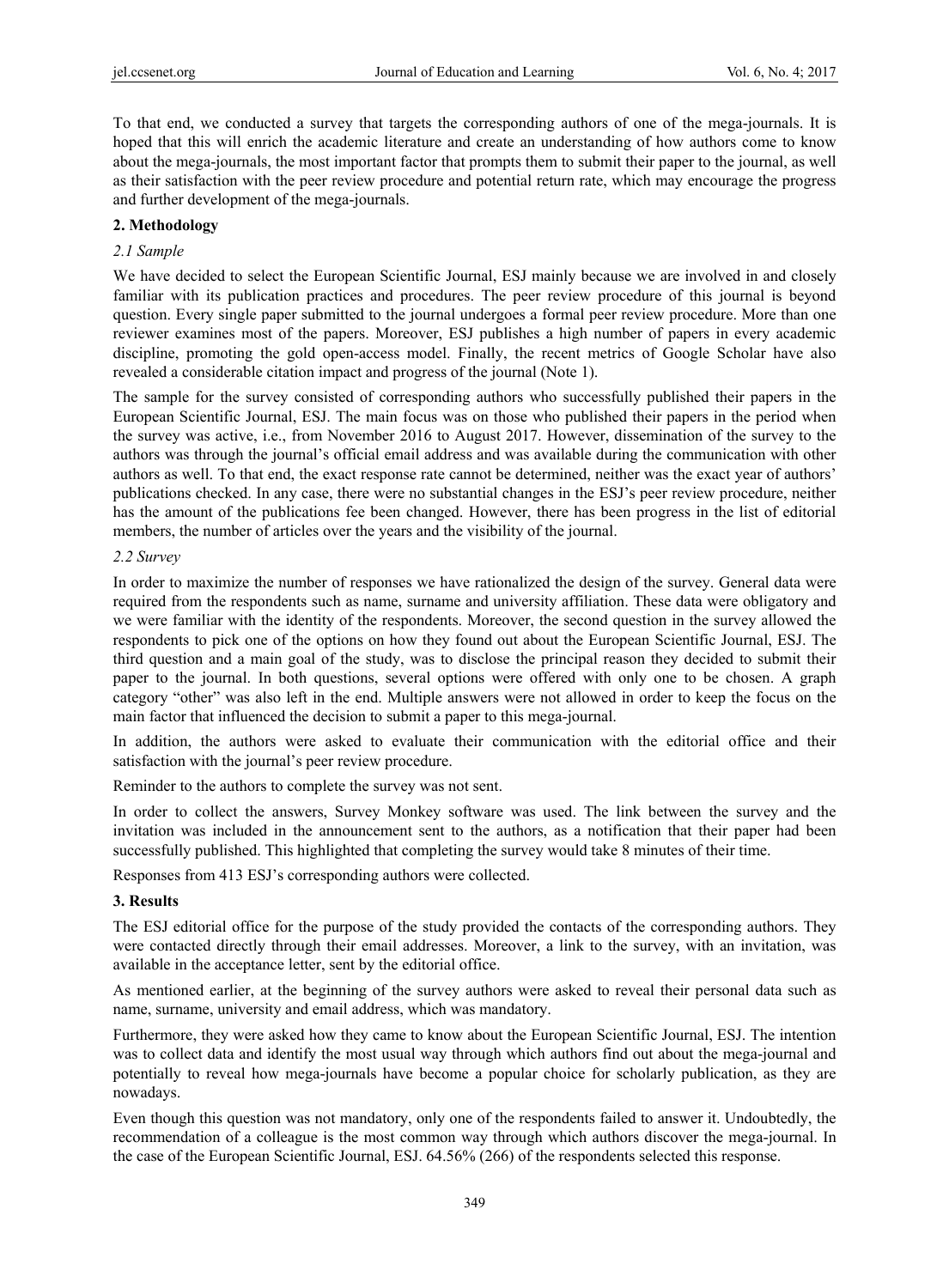However, a significant fraction of the responses went to Google and Google Scholar—about 25% (79 and 24) in total. Finally several authors responded that they found out about the journal through social media or chose the option "other".



Figure 1. What made you to submit your paper to ESJ?

Source: Survey.

Authors' decisions about whether to submit their academic articles to a mega-journal are influenced by multiple factors. Furthermore, a previous study has confirmed that rapid peer review, open access, journal impact and quality are considered significant factors that trigger submission to mega-journals. However, some other factors, such as a journal's broad scope, the amount of publication fee and recommendation of a colleague also influence the decision-making process (Solomon, 2014).

To that end, this study was designed to collect data regarding the single most important factor, which plays a major role in encouraging authors to submit their papers to a mega-journal. Thus, the authors were obliged to choose only one of the options that made them to submit their paper to the European Scientific Journal, ESJ. However, there was an option "other" in the end, where they could add new options as well as their own comments.

Since a significant part of the corresponding authors was submitting their papers to ESJ for a first time, it was clear that they would not have prior experience with the approximate duration of the review process. Therefore, "agility" instead of "agile peer review procedure" was included as an option. However in July 2017, "agility" was changed to "agile peer review procedure" and one new option "amount of the publication fee" was added.

The options given were: 1) Colleague's recommendation, 2) Quality editorial board, 3) Good archive (papers), 4) Open access, 5) Visibility, 6) Agility (latter changed to Agile peer review procedure), 7) Amount of the publication fee (added as from July), and 8) Other.

It is a well-known phenomenon, even in the case of long-established publishers, that many authors are frustrated with the time that the peer review procedure takes (Cressey, 2015). Therefore we decided to clarify the option "agility" by correcting it to "Agile peer review procedure". The amount of the publication fee was also added as one of the options. However, there were no changes in the results after these corrections.

It turned out that the recommendation of a colleague is the most significant factor that leads authors to submit their paper to a mega-journal. 137 (33.25%) of the respondents indicated that the good recommendation of their colleagues had a major influence on their decision to submit the paper to ESJ. For 102 (24.76%) of the respondents, the quality editorial board plays the main role in their choice. The open access model with 64 (15.53%) is the third factor that influenced authors the most. Agility/Agile peer review procedure with 42 (10.12%) responses and good archive (papers) with 33 (8%) are less significant factors. The amount of the publication fee from the moment it was included received 5% (2 votes out of 40) and visibility (0.74%) are at the end of the list.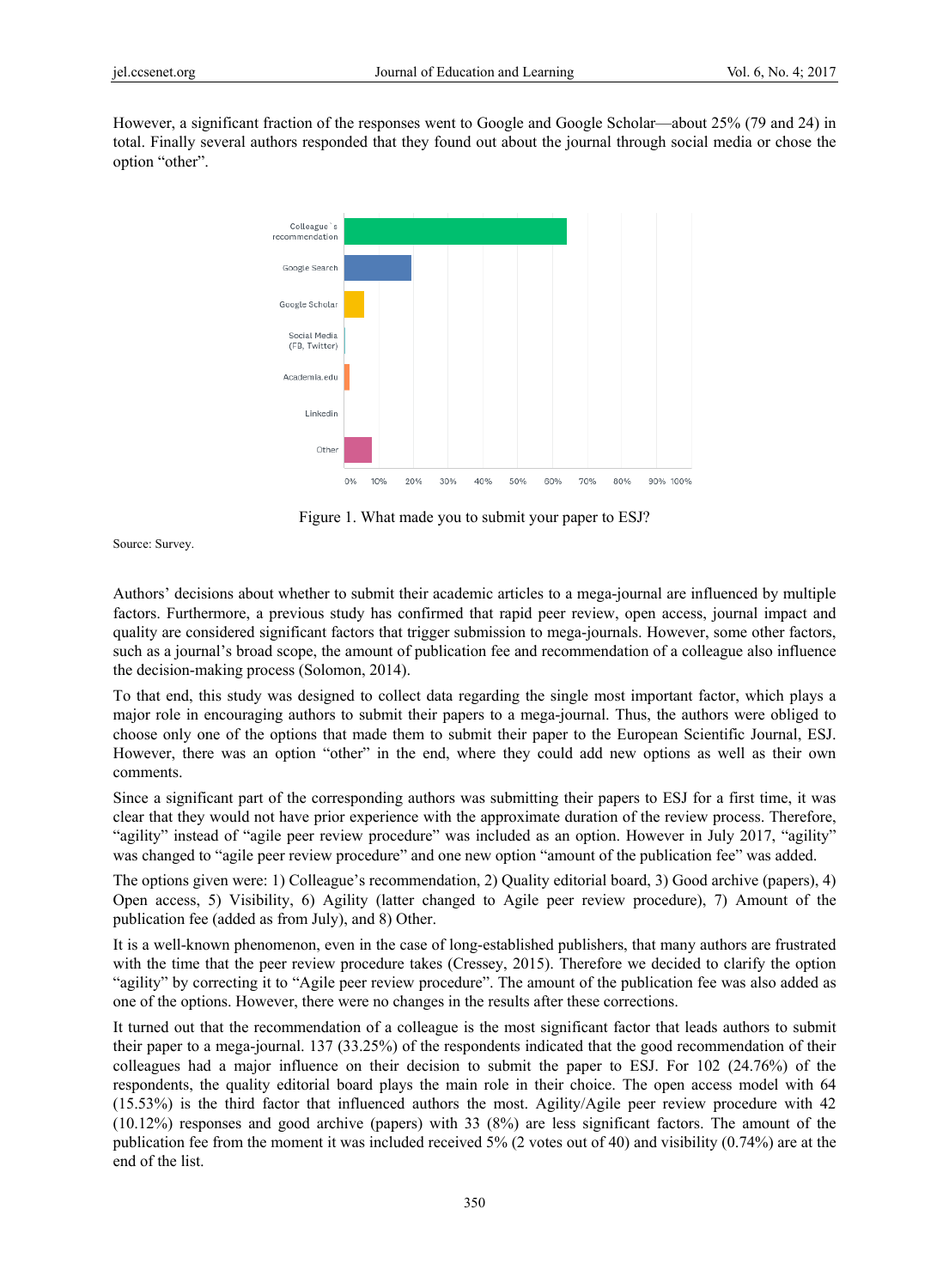#### Q3 What made you to submit your paper to ESJ?



Figure 2. What made you to submit your paper to the European Scientific Journal, ESJ

Source: Survey.

7% (29) of the respondents selected the option "other". Mainly the comments in this section were combinations of several factors or indicated the agile peer review procedure as the most important factor.

Furthermore, the corresponding authors were asked about their communication with the ESJ editorial office and whether they were satisfied with the ESJ peer review procedure. The aim of these questions was to determine the satisfaction with the process and potential new submission to the journal.

| <b>Answer Choices</b> | Responses     |   |
|-----------------------|---------------|---|
| Excellent             | 74.51%<br>307 |   |
| Good                  | 100<br>24.27% |   |
| Average               | 0.97%         | 4 |
| Bad                   | 0.24%         |   |
| TOTAL                 | 412           |   |

Figure 3. How was your communication with the ESJ editorial office

Source: Survey.

It is clear that more than 2/3 of the authors are highly satisfied with the communication with the journal, rating it as an excellent one. The next largest number describe it as a good one. Four respondents rated the communication as average and only one as bad.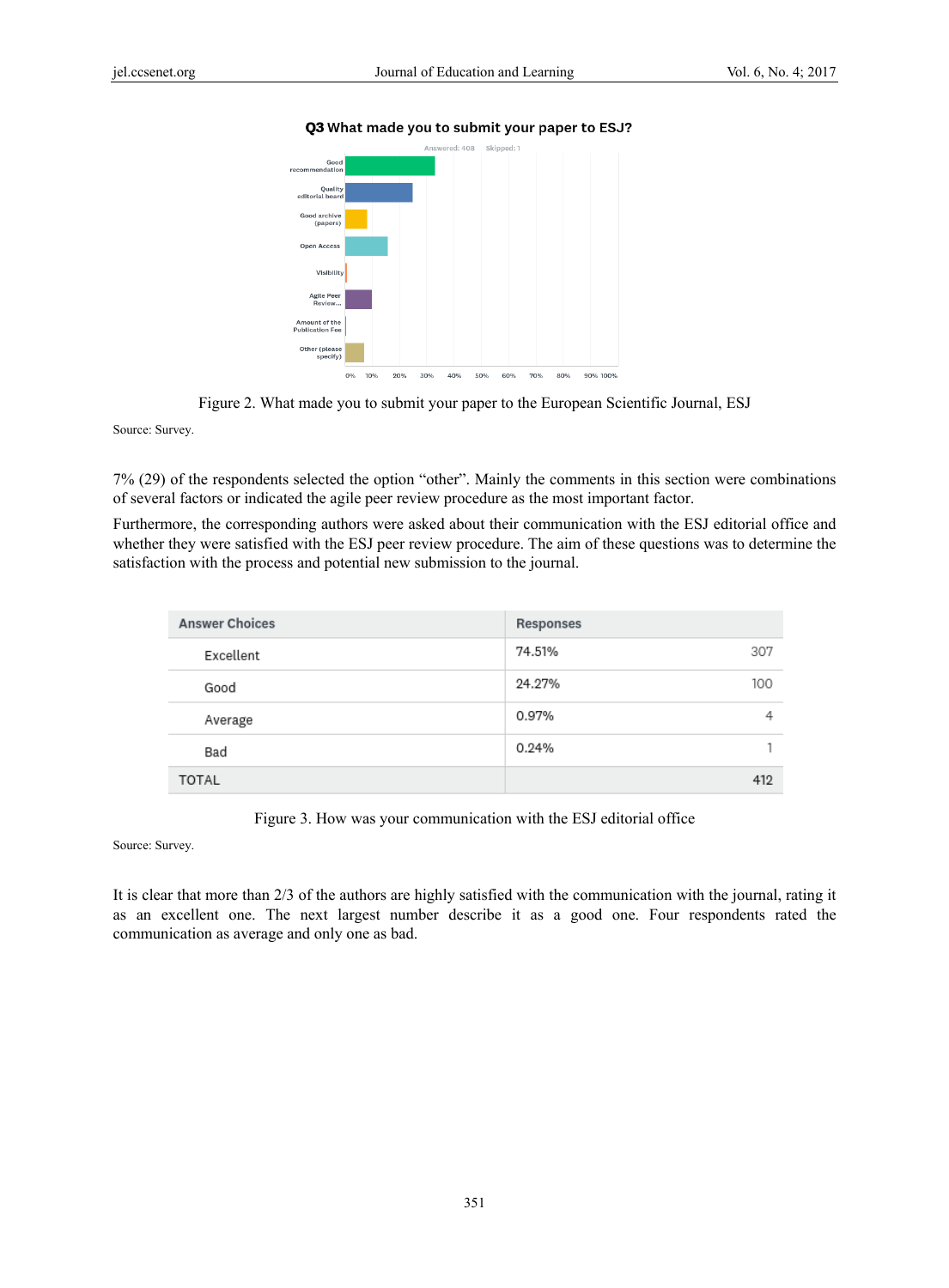

Figure 4. Are you satisfied with the ESJ peer review procedure

Source: Survey.

394 (97%) people indicated satisfaction with the ESJ peer review procedure by providing an affirmative answer to this question. 10 (2.5%) people answered negatively and 7 (1.7%) chose the option "other" with their comment in addition.

## **4. Discussion**

Mega-journals are becoming an important part of scholarly publishing. A broad range of academics choose to publish their academic work in this kind of publications (Solomon, 2014). Therefore it could be of great importance to examine authors' preferences and their experience with the mega-journals. This study should enrich the literature concerning mega-journals through examining the connections between academic authors and these types of journals.

The study has several limitations. Firstly, the opinions of the corresponding authors of only one mega-journal are taken into consideration. This may not represent a general status of mega-journals. Furthermore, in order to increase the response rate the survey was kept short. Therefore it lacks thorough information.

There is no classification by countries, neither a comparison to determine if authors from specific countries demonstrate similarities in their responses. The study also did not examine which portion of the submissions was previously submitted to other journals (re-submissions). Finally, the survey was not anonymous. Therefore authors may not have been freely critical towards the ESJ peer review procedure and/or their communications with the editorial office, especially if they are planning new submissions with the journal.

The European Scientific Journal, ESJ attracts submissions from all around the globe. The submitted papers are in various academic subjects from social sciences through humanities to life sciences. Most of the corresponding authors are academics since a university is called for in their affiliation field.

Recommendation of a colleague turned to be not only how the authors found out about the mega-journal but also the major factor that influenced their decision to submit their paper. It can be said, that when it comes to choosing a medium for publishing a paper, discussion and consultations among colleagues is widely represented. Academics highly value the experience and recommendations of their colleagues.

Moreover, many authors especially value the quality of the editorial board of the European Scientific Journal, ESJ. It is a long list of reviewers from all around the globe, covering various academic disciplines. It could refer to the reliability of the journal and its quality.

Finally, very encouraging news for the open access model and its advocates is the fact that academics appreciate the openness of their papers. A significant number of authors selected open access as the main reason they submit their paper to the mega-journal. This is certainly an area with a progressive future.